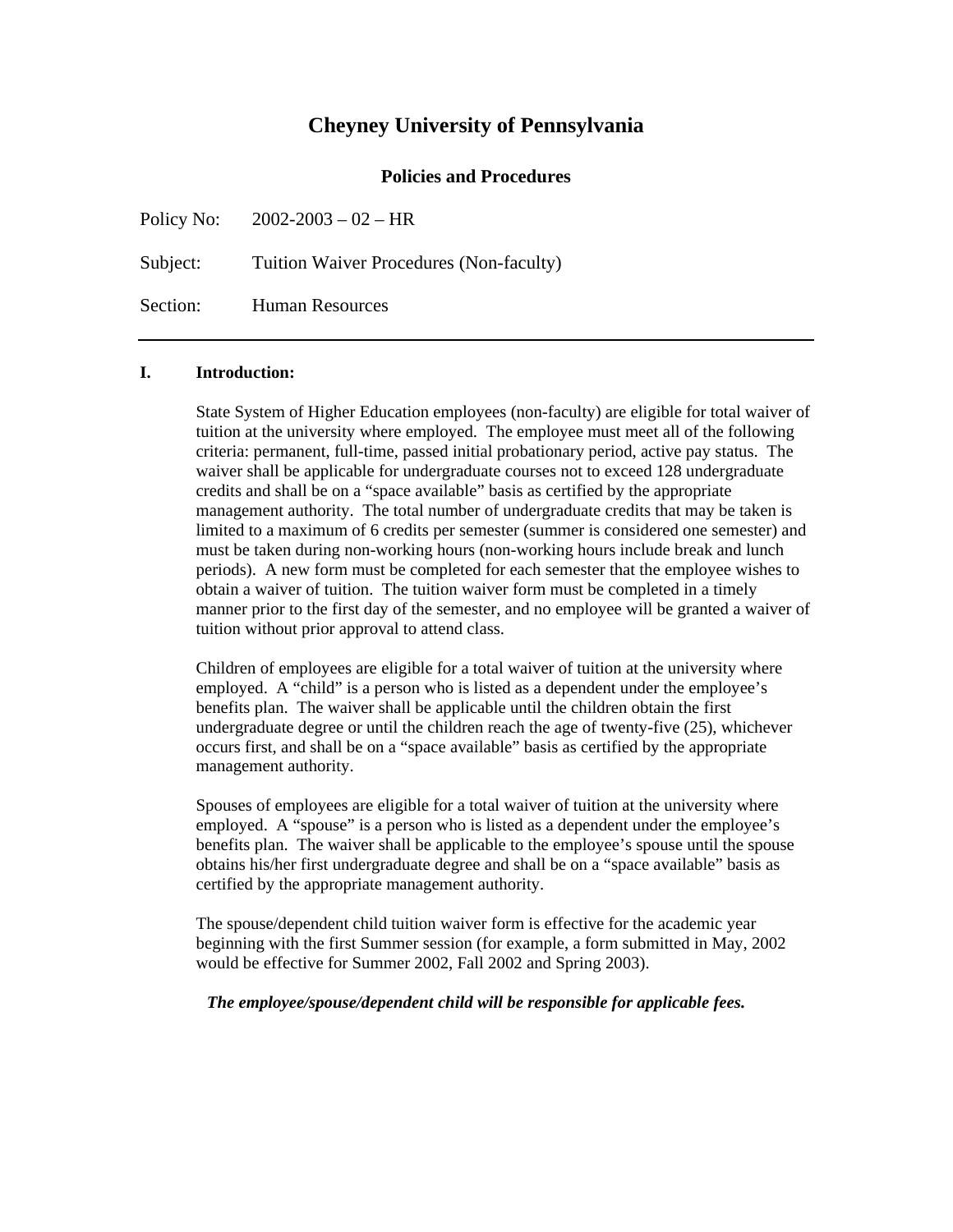## **II. Procedures:**

## **If the form is for an employee:**

- Enter the date that you are completing the form
- Enter your name (last name first)
- Enter your social security number
- Enter the department in which you work and telephone extension number
- Enter your supervisor's name and telephone extension number
- Indicate the semester during which you will be enrolled in class
- Enter the Course Title, Course Number, Credit Hours and Class Time (for each class you are taking)
- Sign and Date the Form

Deliver the document to your supervisor for his/her signature and recommendation for approval. If the supervisor is not recommending approval, then he/she must provide an explanation.

Deliver the form to the vice president for your area, and have him/her sign and date the form and indicate if the waiver is approved/not approved.

After the area vice president has signed the form, the employee must deliver the form to the Office of Human Resources for employment verification.

After employment is verified, then the forms (approved and not approved) will be routed to the proper places within the university.

#### **If the form is for a spouse or dependent:**

- Complete all personal information for the spouse or dependent.
- Have the form notarized (by a certified notary outside of the university).
- Deliver the form to the Office of Human Resources for employment verification.
- The form will be forwarded to the Office of the President for authorization.
- Once the President authorizes the tuition waiver, a letter is sent to the employee.

Replaces:  $N/A$ 

Effective Date: November 1, 2002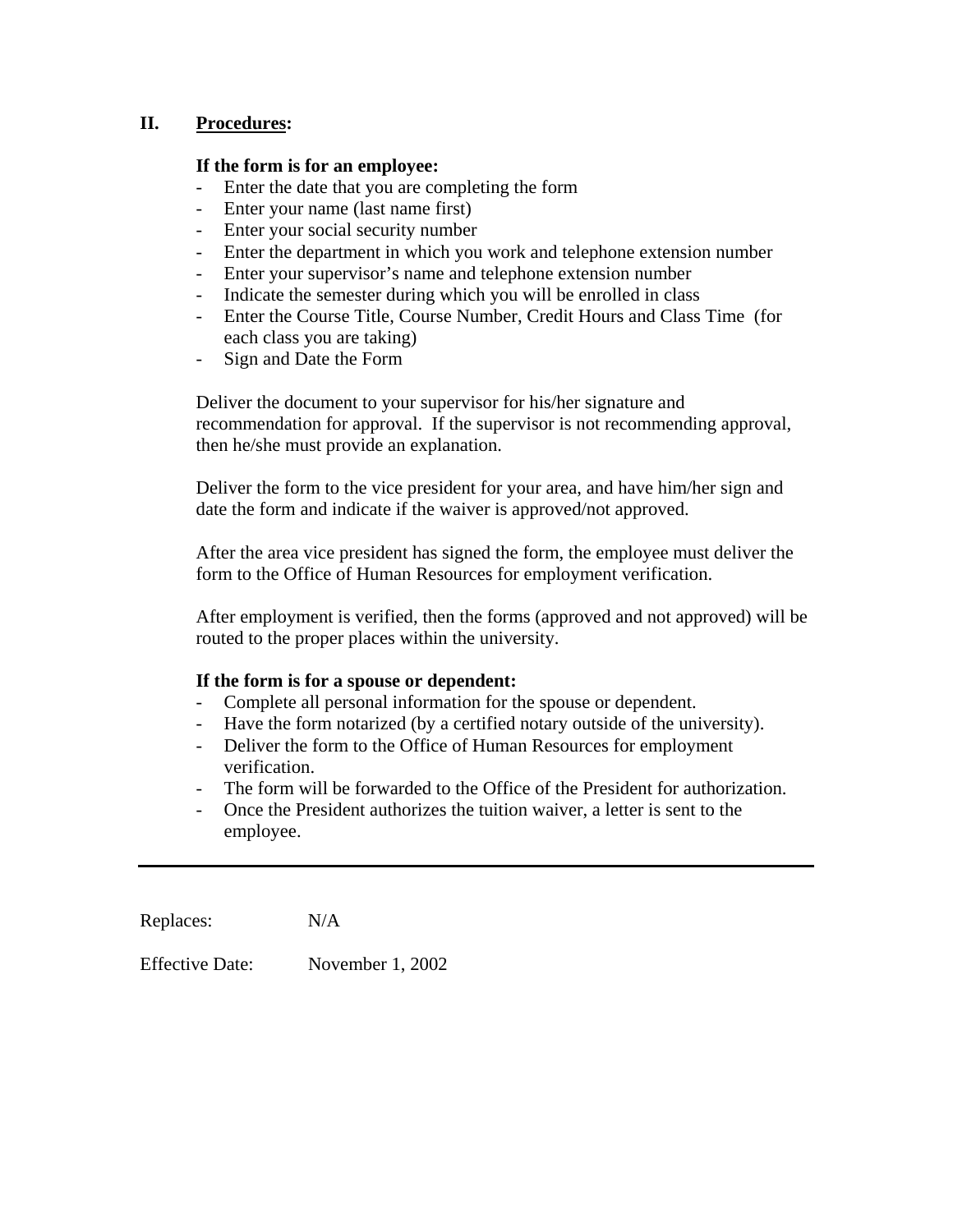| <b>Employee (Non-Faculty) Tuition Waiver Request</b> |                                                                           |                                                                                            |                                 |                              |  |  |  |  |
|------------------------------------------------------|---------------------------------------------------------------------------|--------------------------------------------------------------------------------------------|---------------------------------|------------------------------|--|--|--|--|
| (Please Print)                                       |                                                                           |                                                                                            |                                 |                              |  |  |  |  |
|                                                      |                                                                           |                                                                                            |                                 |                              |  |  |  |  |
|                                                      |                                                                           |                                                                                            |                                 | First Name                   |  |  |  |  |
|                                                      |                                                                           |                                                                                            |                                 |                              |  |  |  |  |
|                                                      |                                                                           |                                                                                            |                                 |                              |  |  |  |  |
|                                                      |                                                                           |                                                                                            |                                 |                              |  |  |  |  |
|                                                      |                                                                           | I am requesting an employee (non-faculty) tuition waiver for the following time period(s): |                                 |                              |  |  |  |  |
| Semester:                                            |                                                                           | Fall Spring Summer Year                                                                    |                                 |                              |  |  |  |  |
|                                                      |                                                                           |                                                                                            |                                 |                              |  |  |  |  |
| Semester:                                            |                                                                           | Fall Spring Summer Year                                                                    |                                 |                              |  |  |  |  |
|                                                      |                                                                           |                                                                                            |                                 |                              |  |  |  |  |
|                                                      |                                                                           |                                                                                            |                                 | Date $\_\_\_\_\_\_\_\_\_\_\$ |  |  |  |  |
|                                                      |                                                                           |                                                                                            |                                 | Date $\_\_\_\_\_\_\_\_\_\$   |  |  |  |  |
| _______ Recommend Approval                           |                                                                           |                                                                                            | ______Do Not Recommend Approval |                              |  |  |  |  |
| Reason:                                              |                                                                           |                                                                                            |                                 |                              |  |  |  |  |
|                                                      |                                                                           |                                                                                            |                                 |                              |  |  |  |  |
|                                                      |                                                                           |                                                                                            |                                 |                              |  |  |  |  |
|                                                      |                                                                           |                                                                                            |                                 |                              |  |  |  |  |
| Approved Not Approved                                |                                                                           |                                                                                            |                                 |                              |  |  |  |  |
|                                                      |                                                                           | <b>Employment Verification by the Office of Human Resources</b>                            |                                 |                              |  |  |  |  |
|                                                      |                                                                           |                                                                                            |                                 |                              |  |  |  |  |
|                                                      |                                                                           |                                                                                            |                                 |                              |  |  |  |  |
|                                                      |                                                                           |                                                                                            |                                 |                              |  |  |  |  |
|                                                      |                                                                           |                                                                                            |                                 |                              |  |  |  |  |
| Distribution:                                        | <b>Business Office</b><br>Employee<br>$F_{\text{mnlovee}} F_{\text{ilq}}$ |                                                                                            |                                 |                              |  |  |  |  |

Employee File Office of the President Supervisor